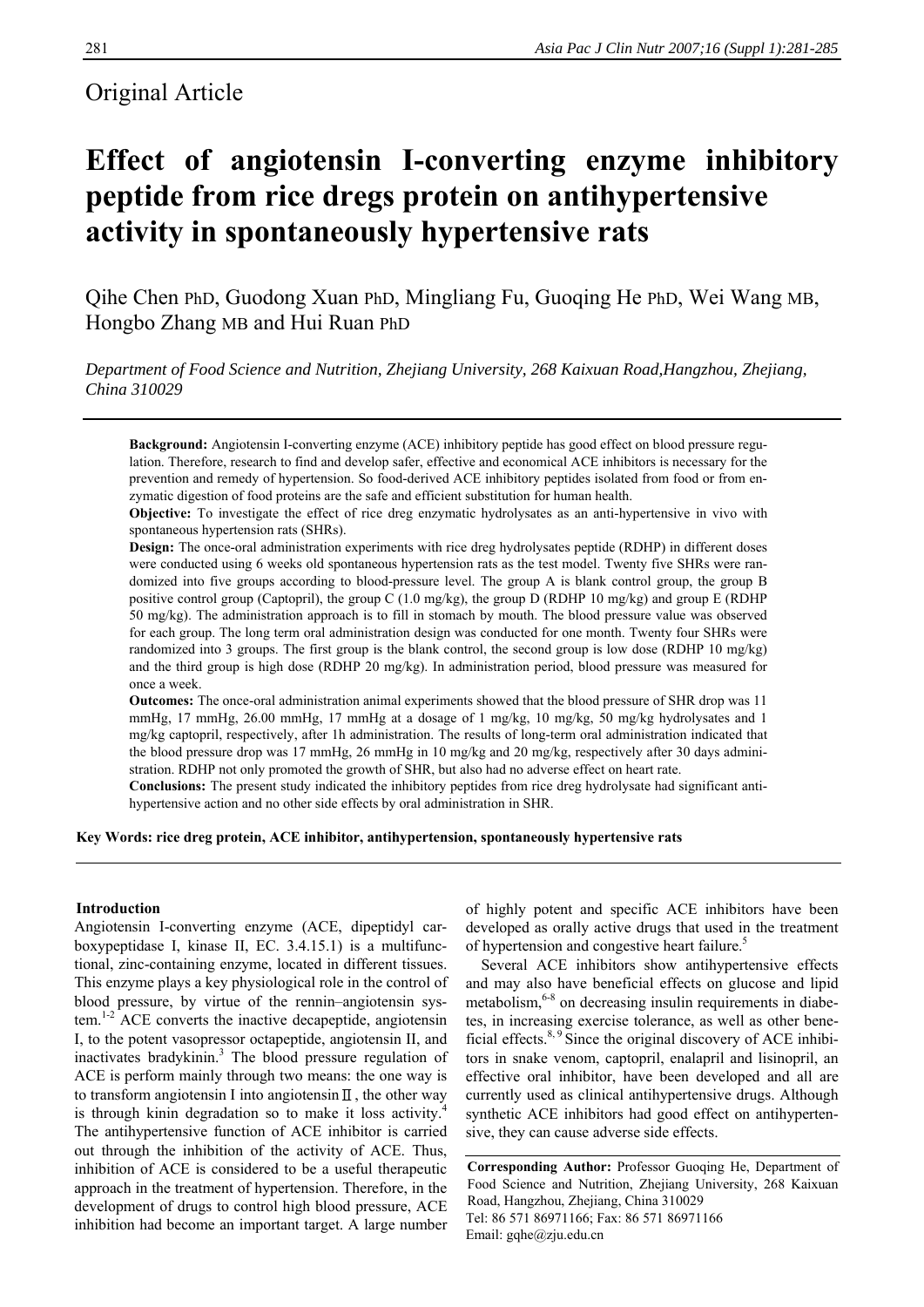Therefore, efforts to develop safer, effective and economical ACE inhibitors are necessary for the prevention and remedy of hypertension. For many years, food researchers have extensively studied peptides derived from food proteins as potential nutraceuticals in respect to the development of functional foods. Many research groups have combed for novel ACE inhibitors in natural products and in microbial sources. $\frac{10}{10}$  Recently, a new relationship between food and health has drawn considerable attention, that being physiological functions of some food components against certain ailments. Bioactive peptides can be released by enzymatic proteolysis of food proteins and may act as potential physiological modulators of metabolism during intestinal digestion of the diet. The possible regulatory effects of peptides relate to nutrient uptake, immune defense, opioid and antihypertensive activities. Up to now, many food-derived ACE inhibitory peptides have been isolated from food or from enzymatic digestion of food proteins,<sup>11-12</sup> including gelatin,<sup>13</sup> casein,<sup>14</sup> fish,<sup>15</sup> fig tree latex,<sup>16</sup> and α-zein.<sup>17</sup> Other ACE inhibitors were isolated from sake and its by-products,[18] Korean traditional rice wines and liquors,<sup>19</sup> cereals and legumes, $20$  and microbes such as yeasts. $^{21}$  These peptides are less potent than synthetic ones, but, they do not exhibit known side effects. Nevertherness, there was no report on the ACE inhibition activity and antihypertensive action in vivo model from rice dregs protein.

The in vitro ACE inhibitory activity of bioactive peptide was optimized by enzymatic hydrolysate of rice dregs protein in our previous study.<sup>22</sup> In order to further prove the antihypertension activity of peptides by enzymatic hydrolysates of rice dregs, the experimental design in vivo with once-oral administration and long-term oral administration were conducted in SHR. The objective was to investigate and verify the ant hypertension activity of purified peptides from rice dregs protein in SHR.

# **Materials and methods**

#### *Materials*

Rice dreg proteins were purchased form Sauce Brewery factory of Zhejiang MiFeng Group (moisture 78%). ACE (EC 3.4.15.1) from rabbit lung, hippuryl-histidyl-leucine (HHL) as a substrate peptide of ACE,  $\alpha$ -chymotrypsin (EC 3. 4. 21 1) from bovine pancreas, Sephadex G-15 purchased from Sigma Chemical Co., (St. Louis, MO). Captopril, a commercial antihypertensive drug, was purchased from Kasei Kogyo Co. (Japan). Pepsin, trypsin, trifluoroacetic acid, and acetonitrile were purchased from Sigma Chemical Co. (St. Louis, MO, USA). Unless otherwise specified, all chemicals and solvents were of analytical grade. Male, spontaneously hypertensive rats (SHR) were purchased from the Chinese Academy Sciences. Each of the rats weighs 200g and each was 6 weeks old.

#### *Experimental methods*

Preparation of Rice dreg hydolysate peptide (RDHP): The rice dregs were hydrolyzed by trypsin. The hydrolysis process was terminated by heating in boiling water for 10 min, and the hydrolysate was centrifuged at  $2500 \times g$  for 20 min to obtain the supernatant. After concentration, the hydrolysates were freeze-dried. Optimum conditions for rice dregs hydrolysis are pH of 8.02, temperature of  $37^{\circ}\text{C}$ ,

enzyme to substrate ratio (E/S) of 1.5%, the ratio of water to rice dregs (W/R) 4.13, and hydrolysis time span of 4.0 h. the ACE inhibitory peptides prepared from rice dregs with enzymatic proteinases (the hydrolysis condition seen as ref. 22). The enzymatic peptides (RDHP) were purified with Sephadex G-15 column and collected for further animal experiments according to reference.<sup>23</sup>

Feed of spontaneous hypertension rats (SHR): SHRs were raised in an experimental animal feeding house with 24℃ and 12 hours sunlight per day, take food and water freely. Feeding condition of SHR was temperature 25℃, humidity 70%. The ACE inhibitory peptide purified from RDHP was dissolved in physiological saline at a dose of 10 mg/kg body weight and injected orally using a metal gastric zoned in SHR. The lowering efficacy of peptide on systolic blood pressure (SBP) was compared with that of captopril. Captopril was injected as the same method of the peptide from RDPH. Control rats were administrated with the same volume of saline solution. Following oral administration of sample, SBP was measured by tail-cuff method with a Softron BP system (Softron BP-98A, Tokyo, Japan) after warming SHR in a chamber maintained at 38℃ for 5 min. 5 times at a time and take the average. Preparation of RDHP for oral administration: The design was constructed according to experimental dose, weigh ACE inhibitory peptide of rice dregs protein exactly, packed and put in refrigerator at -20℃ after dissolved by 0.9% physiological brine, thawn when use.

The once-oral administration experiments of RDHP: To divide 25 SHRs into 5 groups at random according to blood-pressure level, 5 rats for each group, named group A, group B, group C, group D and group E. The group A is blank control group, the group B is positive control group, the group C is low dose group and group E is high dose group. Physiological brine administration for group A, captopril administration for group B, low dose administration ACE inhibitory peptide of RDHP for group C, middle dose administration for group D and high dose administration for group E. The dose for each group in order is 0 mg/kg, 1.0 mg/kg (captopril), 1.0 mg/kg, 10 mg/kg, 50.0 mg/kg (listed in Table 1). The administration approach is fill in stomach by mouth. After administration based on experimental design, the blood pressure value is observed and measured for each group. The time interval for measurement is 0 h, 1 h, 3 h, 5 h, 7 h.

The long term administration experiments of RDHP: To divide 24 SHRs into 3 groups at random, 8 rats for each group. The first group is blank control group, the

**Table 1.** The experimental design using the once-oral administration doses with SHR

| Dose (mg/kg)    | SHR number |  |  |
|-----------------|------------|--|--|
|                 |            |  |  |
| 0.0             | 5          |  |  |
| 1.0 (Captopril) | 5          |  |  |
| 1.0             | 5          |  |  |
| 10.0            | 5          |  |  |
| 50.0            | 5          |  |  |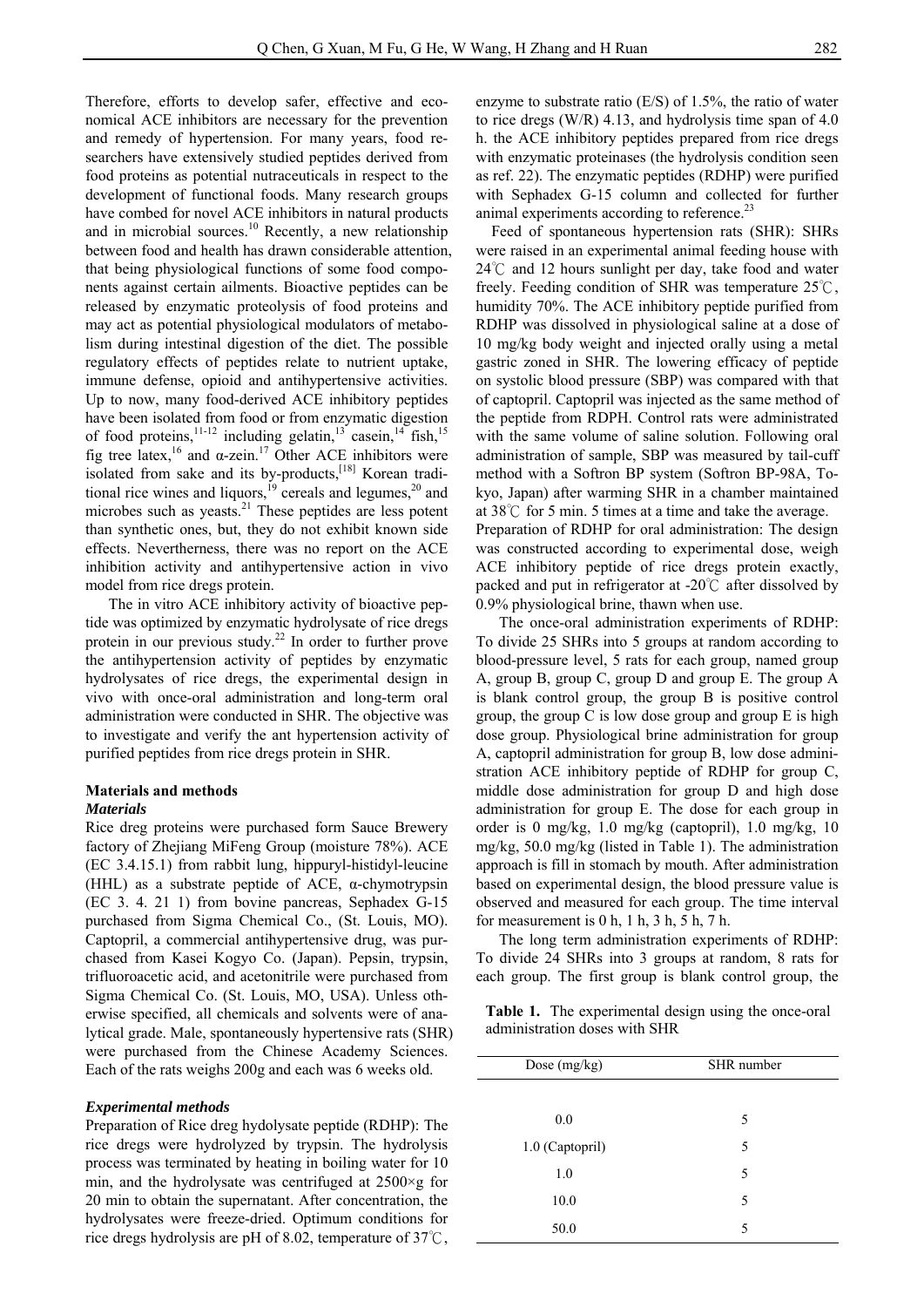| I<br>×<br>۰, | I<br>۰.<br>× |
|--------------|--------------|

| Table 2. the long-term experimental design with us- |  |  |
|-----------------------------------------------------|--|--|
| ing different doses with SHR                        |  |  |

| Dose(mg/kg) | SHR number |
|-------------|------------|
| Control     |            |
| 10          | x          |
| 20          |            |

second group is low dose group and the third group is high dose group. Physiological brine administration for blank control group, RDHP administration for middle dose and high dose group, the dose for each group in order is: 0 mg/kg, 10.0 mg/kg, 20.0 mg/kg (in Table 2). The administration approach is filled in stomach by mouth. The administration was one time for each day during one month. In administration period, the blood pressure of rats was measured once a week.

Statistical analysis: All results were expressed as means  $\pm$  SEM (n = 3). The significance of the differences between SBPs before and after administration was analysed using Student's t-test. SAS 8.0 software was used in the statistical analysis.

#### **Results**

## *Effect of the once-oral administration of ACE inhibitory peptide from RDHP on blood pressure regulation in SHR*

As shown in Table 3, the maximal SBP reduction recorded of 28 mmHg at 1 h after administration of 50 mg/kg body weight was observed. As compared with the control and the captopril (1mg/kg), the administration effect of 10 mg/kg body weight for RDPH peptide was equivalent to that of the 1 mg/kg body weight for captopril product.

Based on the result of Table 3, the blood pressure of SHR for every group began to decline after once-oral administration by ACE inhibitory peptide of rice dregs protein and captopril, the blood pressure drop most evidently at 1h and blood pressure value begin to return after that, the value recovered basically to the level before the administration by 7h. Among these, the blood pressure decline with ACE inhibitory peptide at a dosage of 50 mg/kg is the most evident, the decline extent reached 26.00 mmHg. Among the experimented dosages, the blood pressure decline extent of captopril at a dosage of 1 mg/kg was equivalent to that of ACE inhibitory peptide of rice dregs protein at a dosage of 10 mg/kg. This suggest that the antihypertensive activity of ACE inhibitory peptide form rice dregs hydrolysates at a dosage of 10 mg/kg per rat is possible equivalent to that of captopril at a dosage of 1 mg/kg per rat. It is also obvious in the experiment that the intimate relationship is observed between hypertension activity and dose of ACE inhibitory peptide, it is dose-effect relationship. The statistical results indicated that every experimental group is significantly different from the control group at the level of 99 percentages in 1h, 3h and 5h except for ACE inhibitory peptide of rice dregs protein at a dosage of 1 mg/kg in 5h.

### *Effect of long term administration experiments of RDPH ACE inhibitory peptide on blood pressure in SHR*

Based on the Table 4 results, as rice dregs zymolyte ACE inhibitory peptide was administrated, the decline of SHR' blood pressure at a dose of 10 mg/kg and 20 mg/kg groups was more evident than that of the control along with all the administration time. The blood pressure of two groups at the end of administration time is 181±3.069 mmHg and 173±3.251 mmHg, respectively. The drop of

**Table 3.** The change of blood pressure under once-oral administration of rice dregs protein ACE inhibitory peptide

| Dose $(mg/kg)$ | Blood pressure (mmHg+SE) |                               |                      |                               |                 |
|----------------|--------------------------|-------------------------------|----------------------|-------------------------------|-----------------|
|                | 0 <sub>h</sub>           | 1 h                           | 3 h                  | 5 h                           | 7 h             |
| Control        | $199\pm 2.133$           | $197\pm2.486$                 | $199\pm2.115$        | $196 \pm 2.408$               | $198 \pm 2.215$ |
| $1*(C)$        | 199±2.759                | $181 \pm 2.802$ <sup>**</sup> | $182.9 \pm 2.949$ ** | $190 \pm 2.283$ <sup>**</sup> | $193 \pm 2.724$ |
|                | $199\pm 2.436$           | $189 \pm 2.965$ **            | $191 \pm 2.428$ **   | $192 \pm 2.793$               | $196 \pm 2.264$ |
| 10             | $199 \pm 2.557$          | $180\pm3.255$ **              | $185 \pm 2.348$ **   | $191\pm2.139$ **              | $195 \pm 2.685$ |
| 50             | $199 \pm 2.607$          | $171\pm2.608$ **              | $174 \pm 2.771$ **   | $185 \pm 2.873$ **            | $193\pm2.425$   |

C: Captopril, \*\*  $p<0.01$ , Values are means  $\pm$  S.E. of three determinant.

**Table 4.** the Change of blood pressure under long term administration experiments of rice dregs hydrolysate ACE inhibitory peptide

| Dose $(mg/kg)$ | $\text{mmHg} \pm \text{SE}$ )<br>Blood pressure |                                 |                             |                     |                             |
|----------------|-------------------------------------------------|---------------------------------|-----------------------------|---------------------|-----------------------------|
|                | 0 week                                          | week                            | 2 weeks                     | 3 weeks             | 4 weeks                     |
| Control        | 198±2.949                                       | $199\pm3.236$                   | $198 \pm 3.118$             | $199\pm3.213$       | $200\pm3.439$               |
| 10             | 198±3.328                                       | $191.0 \pm 3.582$ <sup>**</sup> | $186\pm2.989$ <sup>**</sup> | $1820 \pm 3.318$ ** | $181\pm3.069$ <sup>**</sup> |
| 20             | 199±3.268                                       | $186 \pm 3.138$ <sup>**</sup>   | $181\pm3.326$ **            | $176 \pm 3.554$ **  | $173 \pm 3.251$ **          |

\*\**p*<0.01, Values are means ± S*.*E*.* of three determinant.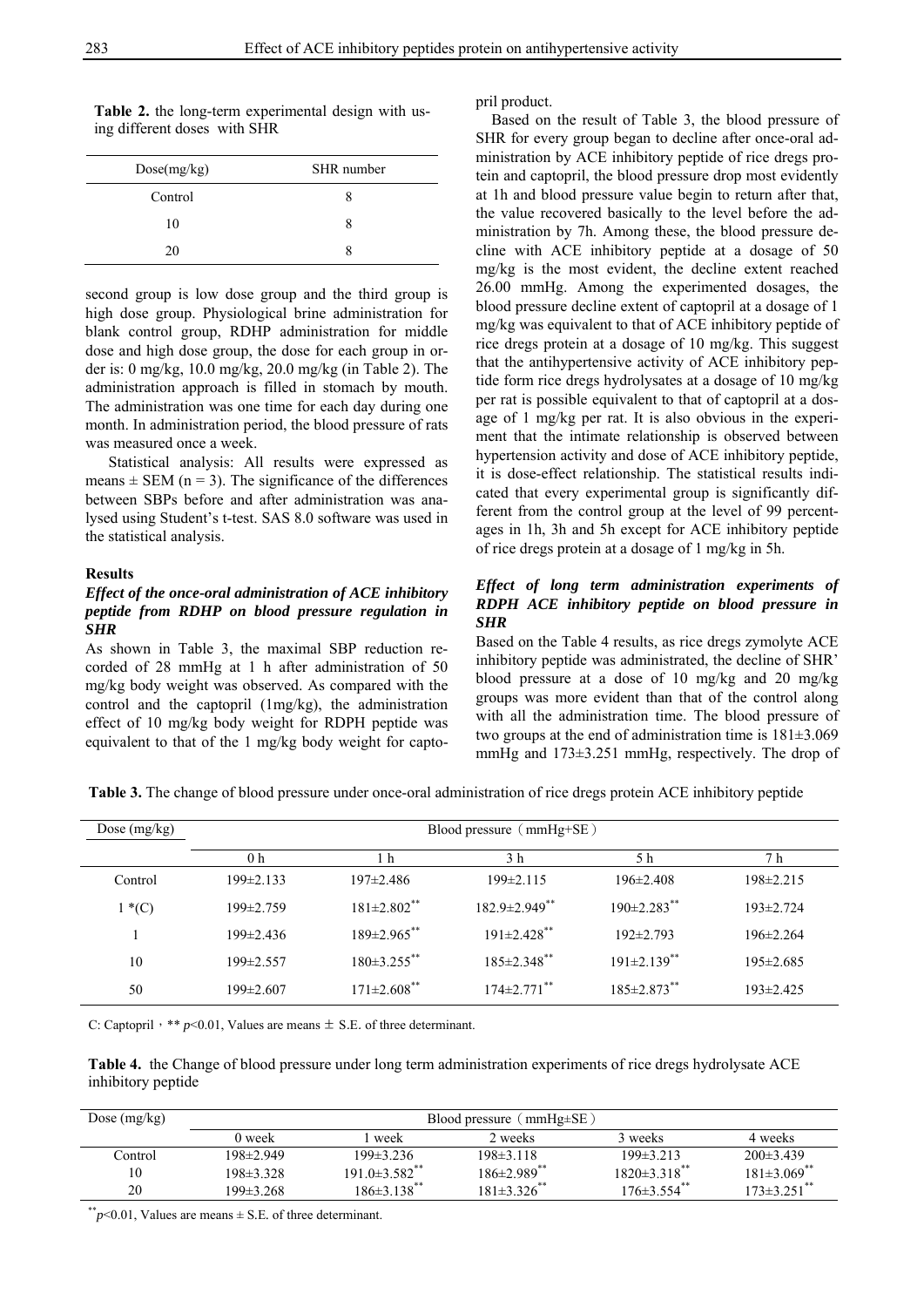**Table 5.** The influence of long term oral administration with rice dregs protein hydrolysate ACE inhibitory peptide on SHR's weight

| <i>drour</i>                                                                | `∩ntr∩ | $m\alpha$<br>,,,,,<br>$\sim$ | ້            |
|-----------------------------------------------------------------------------|--------|------------------------------|--------------|
| $\alpha$ $\mathbf{r}$<br><sub>pod</sub><br>$\cdot$<br>نتدت<br>-<br><u>.</u> |        | $\cap$<br>ሰበ<br>+20          | 00 د د.<br>- |

\*\* *p*<0.01, Values are means ± S*.*E*.* of three determinant.

blood pressure was 17 mmHg and 26 mmHg, respectively. The statistical analysis results demonstrated that the SHR's blood pressure drop for 10 mg/kg and 20 mg/kg groups administrated with RDHP are significant at the probability of 99% level when compared with that of the control. It suggest that the long term administration of ACE inhibitory peptide from RDPH had beneficial effect on blood pressure regulation of SHR. It was also evident that the dynamic change of SHR's blood pressure was keeping drop with the long term administration for experimental groups. Thus, it supposed that the long-term administration of RDHP was useful for blood pressure regulation of SHR.

# *The influence of long-term oral administration with ACE inhibitory peptide from rice dregs protein hydrolysate on SHR's weight*

It was observed that the SHR's weight was changed under long-term oral administration with ACE inhibitory peptide of rice dregs hydrolysate (Table 5). The experimental result showed that in experimental period, the SHR's weight of the control group increased 19.33±2.9155 g, but the SHR's weight of 10 mg/kg and 20 mg/kg groups increased 28.00±3.5456 g and 29.875±3.3568 g, respectively. The ACE inhibitory peptide from rice dregs protein not only has antihypertension activity but also nourishment function of accelerating growth (Table 5). Furthermore, it was observed the experimental groups of once-oral and long-term administration of ACE inhibitory peptide had no positive intervention on SHR's heart rate (results not shown). The safety of ACE inhibitory peptides was firstly taken into consideration for its successful application in human health.

#### **Discussion**

Hypertension is a major risk factor for cardiovascular disease such as heart failure, stroke, coronary heart disease, and myocardial infarction.<sup>24</sup> Hypertension is called the "silent killer" for good reason: almost one third of individuals with hypertension do not know that they have it. More amazing is that almost 50% of those who do know they have hypertension do not have it under control. Hypertension is the primary or contributing cause of >200,000. There are a great number of pharmaceuticals that have been proved to be effective in lowering blood pressure. Diet and lifestyle modification may also represent effective tools for the prevention of hypertension, which could decrease the requirement for antihypertensive drugs that usually have side effects during treatment of the disease. In this respect, the search for diet-related preventive measures for hypertension is obviously of interest within the scope of functional foods. ACE inhibitory peptides derived food proteins are just the ideal candidates for such products. Although the ACE inhibition

potencies of these peptides are not as great as those of drugs commonly used in the treatment of hypertension, they are naturally derived from food protein sources, and considered to be milder and safer without the side effects as compared with the drugs. At the same time, these peptides usually have multifunctional properties and are easily absorbed. Therefore, food protein-derived ACE inhibitory peptides show great promise in the development of a novel physiologically functional food for preventing hypertension as well as for therapeutic purposes.

It was well known that almost all ACE inhibitors were peptides, except Ganaderma lucidum, which was a triterpene.27 There were many reported sequences of ACE inhibitors in the range of tripeptide to oligopeptides. Among them, the food-derived peptides had received much more attention. In this study, it was found that the effect of administration with 10 mg/kg body weight on blood pressure after filling 1 h was the same as that of the captopril. Lee et al. 25 found that ACE inhibitor from *T. giganteum*  showed a clear antihypertensive effect in SHR, at a dosage of 1mg/kg. After 2 h of administrating the ACE inhibitor at a dosage of 1 mg/kg, blood pressure decreased to 157 mmHg, slightly increasing later to the average blood. The drop of blood pressure was 36 mmHg after administration at 2 h. Fujita and Yoshikawa<sup>26</sup> reported that LKPNM is a prodrug type of ACE inhibitory peptide because LKPNM was found to be hydrolysed by ACE to produce LKP, which had 8-fold higher ACE inhibitory activity compared to LKPNM. Although hydrolysate peptides of rice dregs protein had no great significant effects as the captopril group on blood pressure drop under the equal administration dose, the rice dreg protein hydrolysate still exhibited the prospected activity and function when compared with those of fish protein peptide and other plant derived ACE inhibitory peptides. The inhibitory action of RDHP on ACE in vitro was the main reaction mechanism, but there are still unknown whether it existed other mechanisms for RDPH against hypertension in SHR. Korhonen and Pihlanto<sup>28</sup> reviewed that apart from ACE inhibition, milk peptides may exert antihypertensive effects through other mechanisms, such as inhibition of the release of endothelin-1 by endothelial cells, stimulation of bradykinin activity, enhancement of endothelium-derived nitric oxide production and enhancement of the vasodilatory action of binding to opiate receptors.

In addition to reaction mechanism, the safety of antihypertension product was the most important aspect for isolating the ACE inhibitory peptides from natural resources. The preliminary results of this study indicated that the long-term use of rice dreg protein hydrolysate peptide had no side effects on heart rate and had positive impact on body weight. However, efforts are still needed to keep much more investigations on the non-toxic effects through the Ames test and the MTT assay, its stability